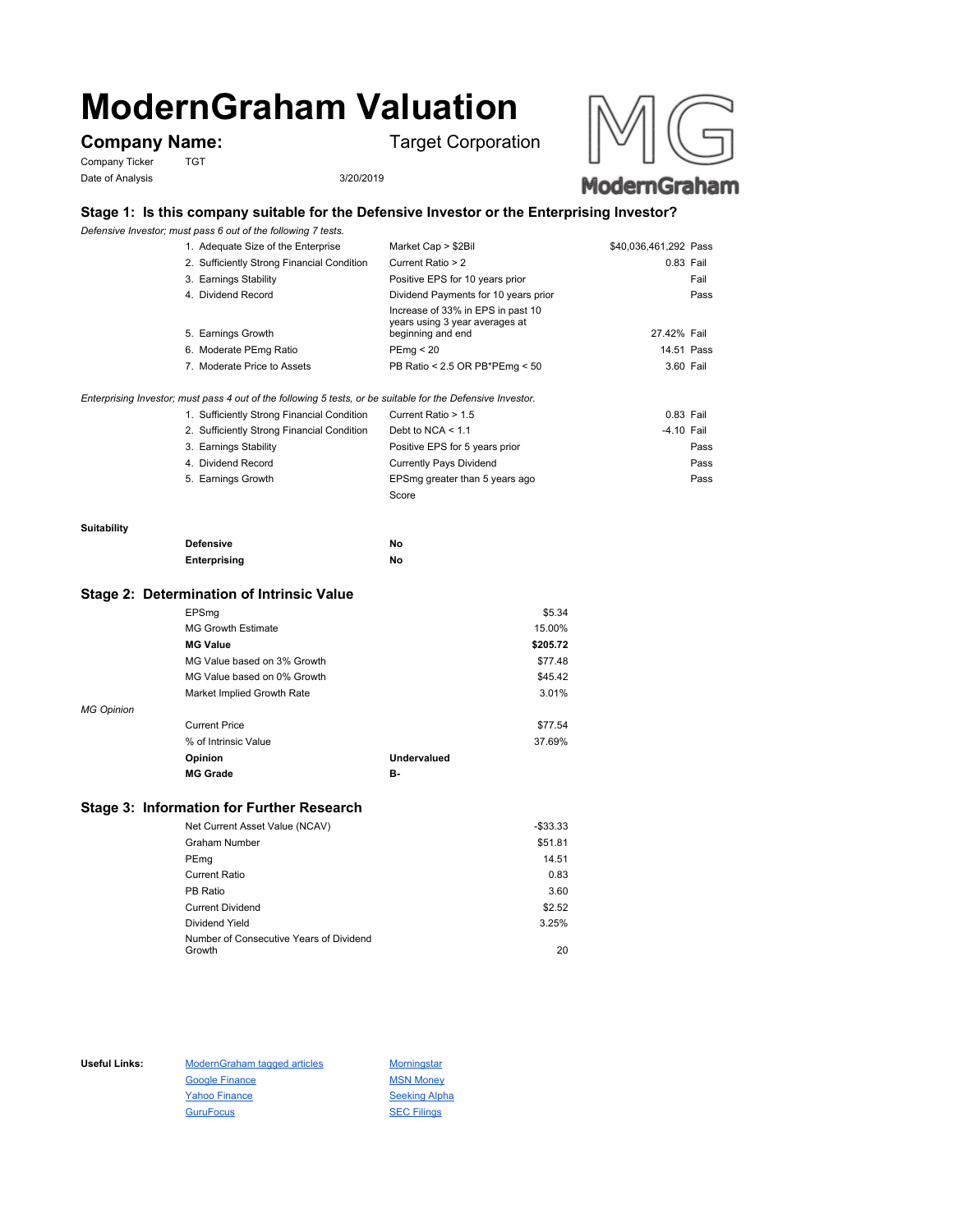| <b>EPS History</b>      |          | <b>EPSmg History</b>                 |                  |
|-------------------------|----------|--------------------------------------|------------------|
| <b>Next Fiscal Year</b> |          |                                      |                  |
| Estimate                |          | \$5.51 Next Fiscal Year Estimate     | \$5.34           |
| Jan2019                 | \$5.51   | Jan2019                              | \$4.72           |
| Jan2018                 | \$5.29   | Jan2018                              | \$3.94           |
| Jan2017                 | \$4.69   | Jan2017                              | \$3.17           |
| Jan2016                 | \$5.31   | Jan2016                              | \$2.58           |
| Jan2015                 | $-$2.58$ | Jan2015                              | \$1.70           |
| Jan2014                 | \$3.07   | Jan2014                              | \$3.84           |
| Jan2013                 | \$4.52   | Jan2013                              | \$4.08           |
| Jan2012                 | \$4.28   | Jan2012                              | \$3.76           |
| Jan2011                 | \$4.00   | Jan2011                              | \$3.44           |
| Jan2010                 | \$3.30   | Jan2010                              | \$3.14           |
| Jan2009                 | \$2.86   | Jan2009                              | \$3.08           |
| Jan2008                 | \$3.33   | Jan2008                              | \$3.09           |
| Jan2007                 | \$3.21   | Jan2007                              | \$2.85           |
| Jan2006                 | \$2.71   | Jan2006                              | \$2.51           |
| Jan2005                 | \$3.51   | Jan2005                              | \$2.25           |
| Jan2004                 | \$1.76   | Jan2004                              | \$1.57           |
| Jan2003                 |          | \$1.78 Balance Sheet Information     | 1/1/2019         |
| Jan2002                 |          | \$1.21 Total Current Assets          | \$12,519,000,000 |
| Jan2001                 |          | \$1.38 Total Current Liabilities     | \$15,014,000,000 |
| Jan2000                 |          | \$1.23 Long-Term Debt                | \$10,223,000,000 |
|                         |          | <b>Total Assets</b>                  | \$41,290,000,000 |
|                         |          | Intangible Assets                    | \$699,000,000    |
|                         |          | <b>Total Liabilities</b>             | \$29,993,000,000 |
|                         |          | Shares Outstanding (Diluted Average) | 524,200,000      |